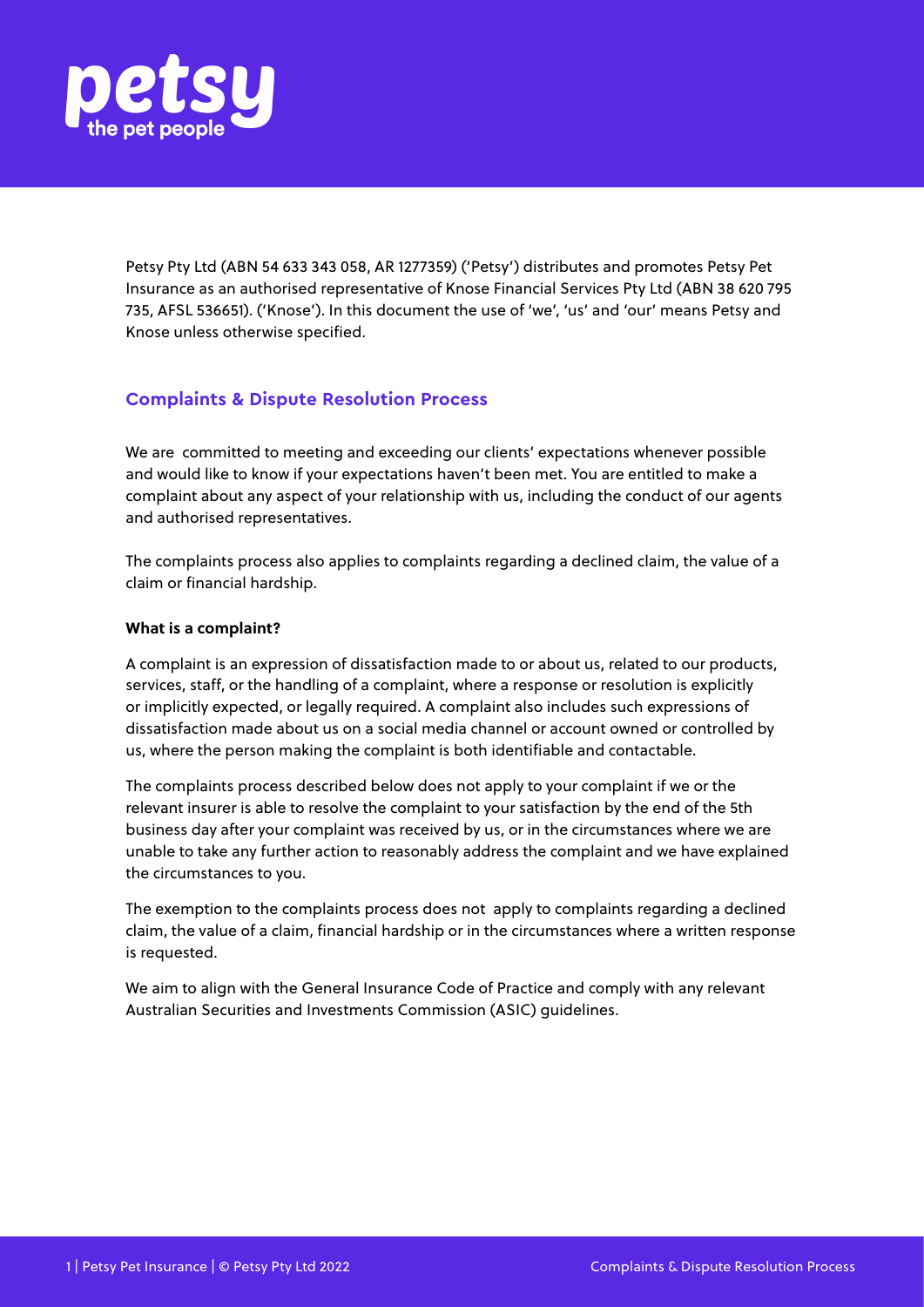# **Vulnerability Support and Financial Hardship**

Financial Hardship involves an inability of the customer to pay a debt, rather than an unwillingness to do so. Financial Hardship can arise from a variety of situations and can be either of limited duration or long term.

If we are informed that you are experiencing Financial Hardship, we are required to supply you with an application form for Financial Hardship assistance and contact details for the National Financial Counselling hotline 1800 007 007.

We will review any applications for Vulnerability Support and/or Financial Hardship in accordance with Part 9 (Supporting customers experiencing vulnerability) and Part 10 (Financial Hardship) of the General Insurance Code of Practice and any applicable guidelines.

# **Internal Dispute Resolution Process (IDR)**

#### **What to do if You have a complaint**

Complaints should be referred by either email, telephone or mail to:

Email: support@petsy.com.au

Phone: 1300 952 790

Postal Address: Knose Complaints Officer Level 4, 97-99 Bathurst Street Sydney NSW 2000

To allow us to consider your complaint the following information needs to be provided (where available):

- Name, address, email and telephone number of the policyholder;
- Policy number, claim number and product type;
- Name and address of the insurance intermediary through whom the policy was obtained;
- Reasons why you are dissatisfied and an explanation of the situation that led to the

#### complaint; and

• Copies of any supporting documentation you believe may assist us in addressing your

complaint appropriately.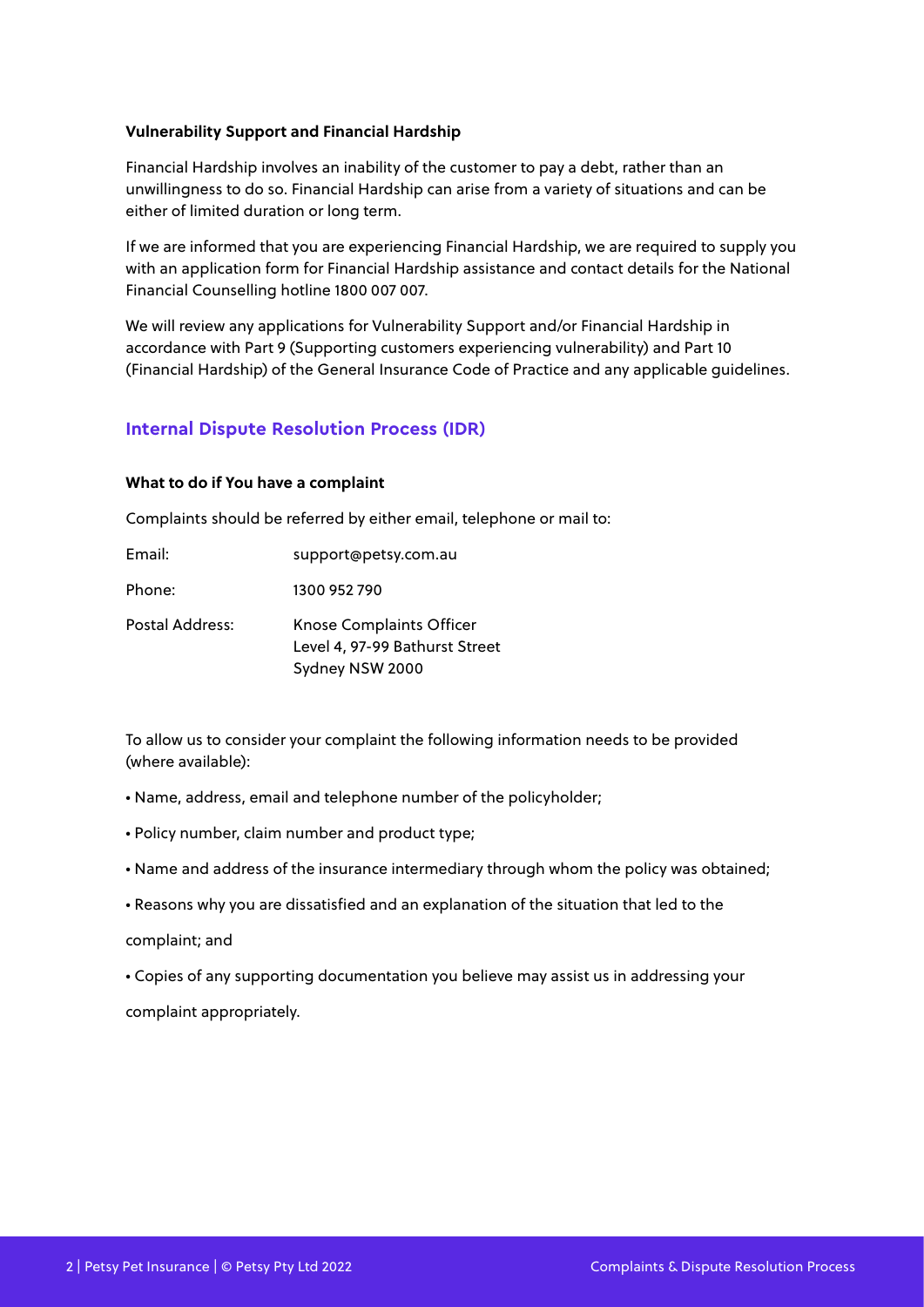# **How we or relevant insurer will handle your complaint**

We or the relevant insurer aims to acknowledge receipt of your complaint by either telephone, email, social media channels or letter within 1 business day and advise the name and contact details of the employee assigned to liaise with you.

We or the relevant insurer will respond to your complaint in writing within 30 calendar days of first being notified of the complaint, provided We or the relevant insurer have all the necessary information and have completed any necessary investigations.

We or the relevant insurer will keep you informed of the progress no less than every 10 business days unless it is resolved earlier.

If we or the relevant insurer is unable respond within 30 calendar days, we or the relevant insurer will provide you with an Internal Dispute Resolution Delay Notification outlining the reasons for the delay and your right to complain to the Australian Financial Complaints Authority (AFCA) if you are dissatisfied.

# **External Dispute Resolution Process (EDR)**

# **What to do if You have a complaint**

If we or the relevant insurer's response following the IDR process does not resolve your complaint to your satisfaction, or if we or the relevant insurer have not resolved your complaint within 30 calendar days of the date we first received your complaint, you can seek an external review via the insurer's external dispute resolution scheme administered by AFCA. AFCA is for customers and third parties as allowed under its Rules.

There may be occasions when we or the relevant insurer determine that a complaint should be referred to AFCA for resolution. If this is the case your consent would be obtained before any referral is made to AFCA.

AFCA is an independent national scheme for consumers, free of charge and aimed at resolving disputes between the insured and their insurance intermediary/insurer. AFCA can advise you if your dispute falls within their Rules.

Determinations made by AFCA are binding on the intermediary/insurer, where relevant. If you would like to refer your dispute to AFCA, you must do so within 2 years of the final decision from IDR. AFCA may still consider a dispute lodged after this time if AFCA considers that exceptional circumstances apply.